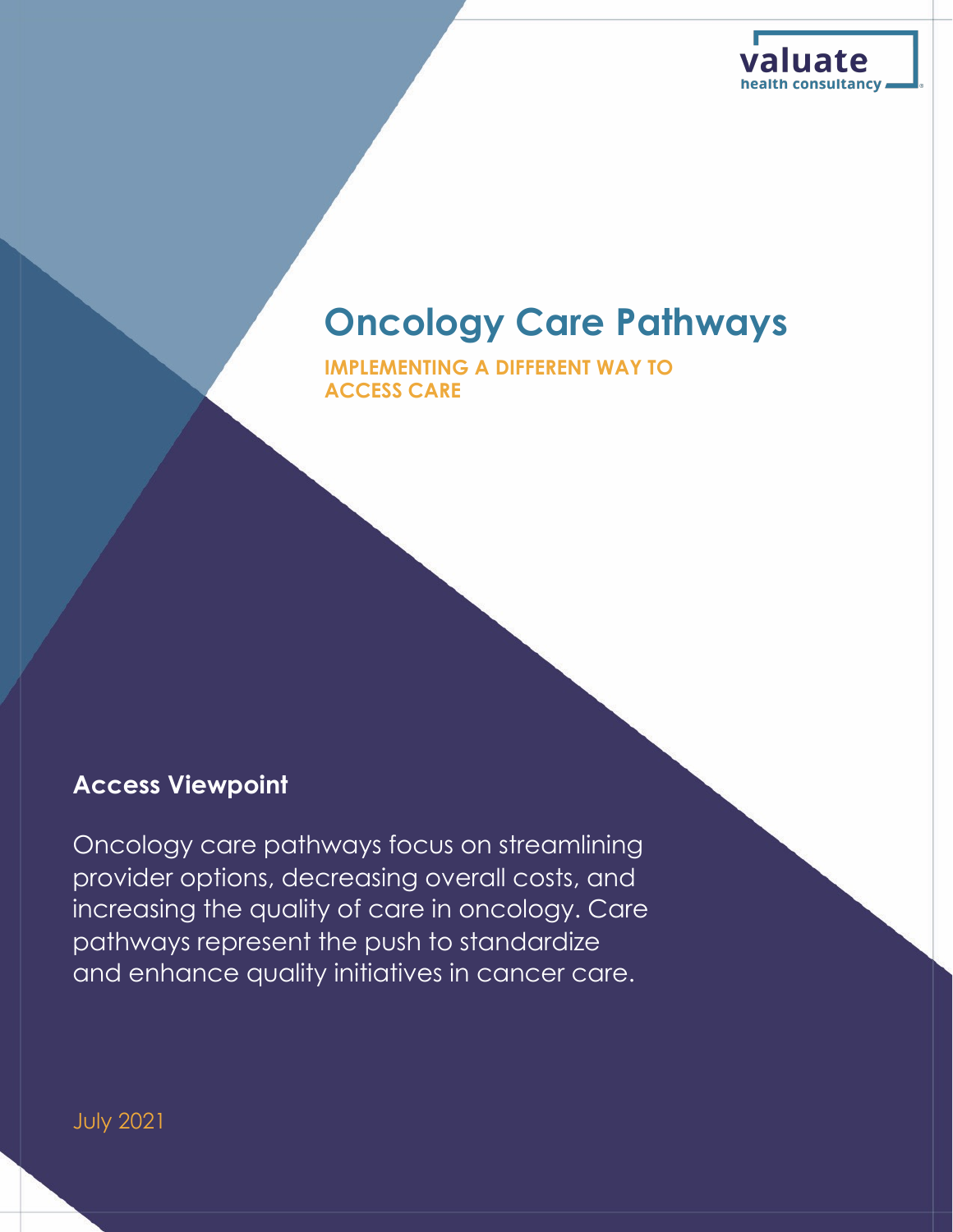### **Clinical oncology pathways: the industry standard for providing value-based care**

Oncology care pathways allow patients with specific criteria to follow a detailed, evidence-based protocol with outlined interventions for delivering cancer care. Experts assert that while oncology is highly nuanced, if patient care is broken up into stages, then interventions can be optimized.



While clinical pathways can be highly individualized, stakeholders generally focus on three standard criteria when plotting a treatment plan:



\*Clinical pathway companies include Innovent Oncology and McKesson Clear Value Pathways

NCCN (National Comprehensive Cancer Network) ASCO (American Society of Clinical Oncology) COA (Community Oncology Alliance)

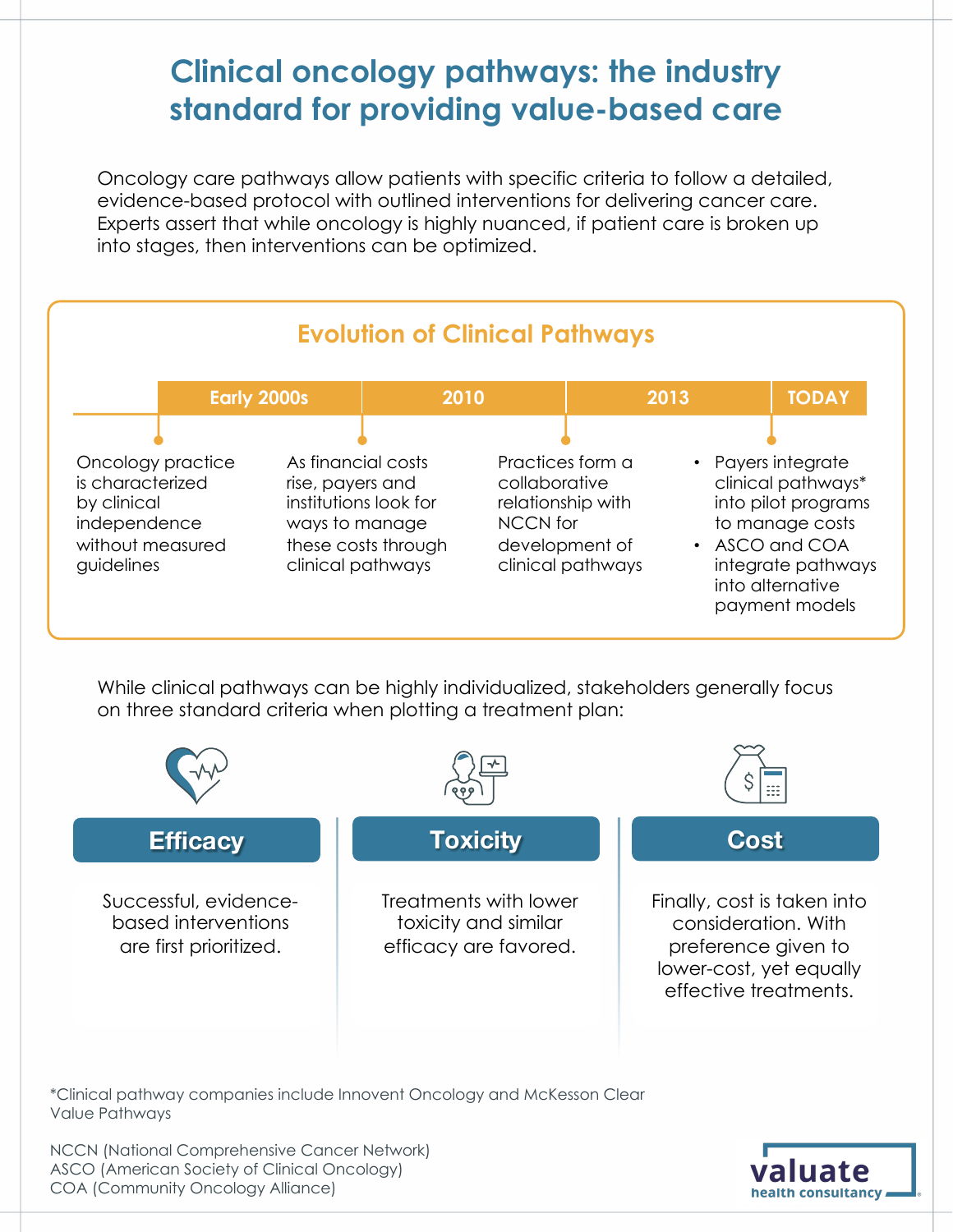### **Pathway vendors are pushing for new ways to innovate clinical oncology pathways**

### **Barriers in care pathway acceptance**



**PAYERS**

**LIFE SCIENCE**

- Concerned over loss of clinical autonomy and practicing "cookbook medicine"
- Overwhelmed with the number of pathways available to choose from, leading to compliance burden



- Assume pathways will disrupt traditional healthcare economic modeling
- Worry pathways focus too heavily on cost and may discourage value-based discussions

Today, there are **300 ACTIVE ONCOLOGY MANAGEMENT PROGRAMS**

### **80% OF PROGRAMS**

use clinical pathways for decision making

### **Notable clinical pathway vendors driving change**

## **McKesson Clear**

• Integrates oncology clinical pathways into the IKnowMed Electronic Health Record (EHR) platform to connect quality patient care and value-based reimbursement

- Offers EHR integration developed by physician disease committees jointly chaired by an academic and community-based oncologist
- Cost is considered by the committee only when the efficacy and toxicity of two regimens are comparable
- The program boasts an 80%+ on-pathway decision rate

#### **Value pathways Clinical Path\* New Century Health and oncology analytics**

• Uses clinical pathways to mange cancer care and bear two-way risk for Medicare Advantage and commercial plans

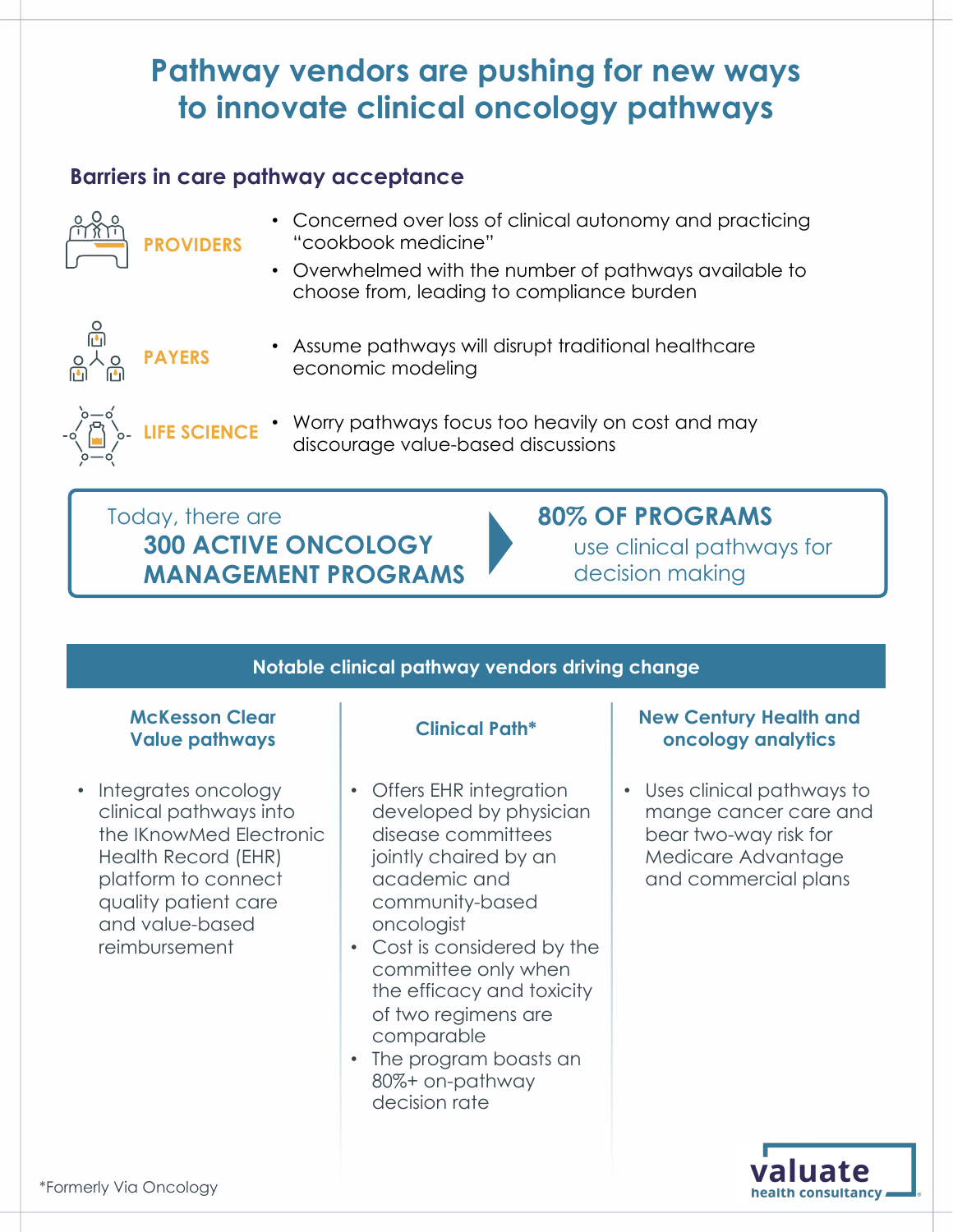### **Optimizing clinical pathways requires analysis of current challenges and product benefits**

#### **Care pathways have become more mainstream for a variety of reasons:**

- Better patient outcomes
- Consistency in care
- Increased quality of care
- Decreased total cost of care, specifically cancer care

#### **However, hurdles remain:**

- Lack of inherent treatment choice and variety within care pathways
- Provider misconception regarding perceived administrative burden for payers
- Payor hesitation to overstep and get involved early in implementing clinical pathways

### **Manufacturer recommendations:**



### **Assessing and targeting pathway opportunities**

### **Key pathway vendor business questions:**

- Does the product meet criteria for pathway consideration?
- Is the product tied to clinical and economic metrics that are clear and easy to measure?
- Are there certain patient populations or demographics at higher risk for poor outcomes?

### **Critical manufacturer workstreams:**

- Maintaining and updating value propositions for products that could be on a pathway in the context of evolving customer value needs
- § Understanding pathway vendor disease review cycles
- Modeling of product versus competitor data



### **PATHWAY PILLARS**

- Expert driven
- Reflects stakeholder input
- Transparent
- Evidence based
- Patient focused
- Up-to-date
- Comprehensive
- Promotes clinical trial participation
- Clear, achievable expected outcomes
- Integrated cost effectiveness technology and decision support
- Efficient process for communication and adjudication